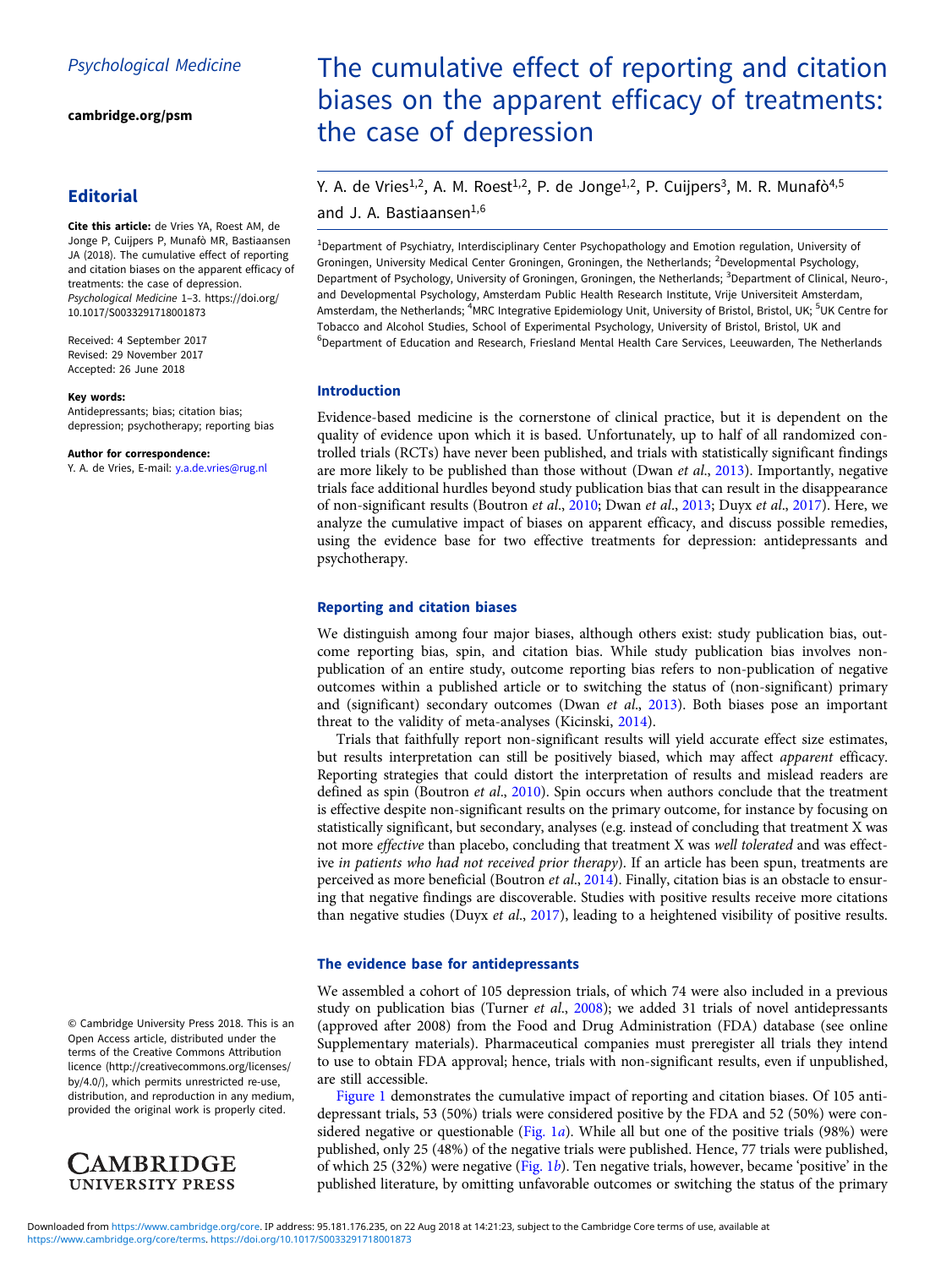



and secondary outcomes (Fig. 1c). Without access to the FDA reviews, it would not have been possible to conclude that these trials, when analyzed according to protocol, were not positive. Among the remaining 15 (19%) negative trials, five were published with spin in the abstract (i.e. concluding that the treatment was effective). For instance, one article reported non-significant results for the primary outcome ( $p = 0.10$ ), yet concluded that the trial 'demonstrates an antidepressant effect for fluoxetine that is significantly more marked than the effect produced by placebo' (Rickels et al., 1986). Five additional articles contained mild spin (e.g. suggesting the treatment is at least numerically better than placebo). One article lacked an abstract, but the discussion section concluded that there was a 'trend for efficacy'. Hence, only four (5%) of 77 published trials unambiguously reported that the treatment was not more effective than placebo in that particular trial  $(Fig, 1d)$ . Compounding the problem, positive trials were cited three times as frequently as negative trials  $(92 v. 32)$ citations in Web of Science, January 2016,  $p < 0.001$ , see online Supplementary material for further details) (Fig. 1e). Among negative trials, those with (mild) spin in the abstract received an average of 36 citations, while those with a clearly negative abstract received 25 citations. While this might suggest a synergistic effect between spin and citation biases, where negatively presented negative studies receive especially few citations (de Vries et al., 2016), this difference was not statistically significant ( $p = 0.50$ ), likely due to the small sample size. Altogether, these results show that the effects of different biases accumulate to hide nonsignificant results from view.

# The evidence base for psychotherapy

While the pharmaceutical industry has a financial motive for suppressing unfavorable results, these biases are also present in the other areas of research, such as psychotherapy. Without a standardized trial registry, however, they are more difficult to detect and disentangle. Statistical tests suggest an excess of positive findings in the psychotherapy literature, due to either study publication bias or outcome reporting bias (Flint et al., 2015). Of 55 National Institutes of Health-funded psychotherapy trials, 13 (24%) remained unpublished (Driessen et al., 2015), and these had a markedly lower effect size than the published trials.

Regarding spin, 49 (35%) of 142 papers were considered negative in a recent meta-analysis (Flint et al., 2015), but we found that only 12 (8%) abstracts concluded that psychotherapy was not more effective than a control condition. The remaining abstracts were either positive (73%) or mixed (19%) (e.g. concluding that the treatment was effective for one outcome but not another). Although we could not establish the pre-specified primary outcome for these trials, and therefore cannot determine whether a specific abstract is biased, published psychotherapy trials, as a whole, clearly provide a more positive impression of the effectiveness of psychotherapy than is justified by available evidence. Positive psychotherapy trials were also cited nearly twice as frequently as negative trials (111 citations  $v$ . 58,  $p = 0.003$ ). Negative trials with a positive or mixed abstract were cited more often than those with a negative abstract (59 and 87 citations, respectively v. 26,  $p = 0.05$ ; however, the small sample size precludes definitive conclusions on the effects of spin on citation rates.

## Preventing bias

Mandatory prospective registration has long been advocated as a solution for study publication and outcome reporting bias. The International Committee of Medical Journal Editors (ICMJE) began requiring prospective registration of clinical trials as a precondition for publication in 2005, but many journals do not require registration (Knüppel et al., 2013) and others allow